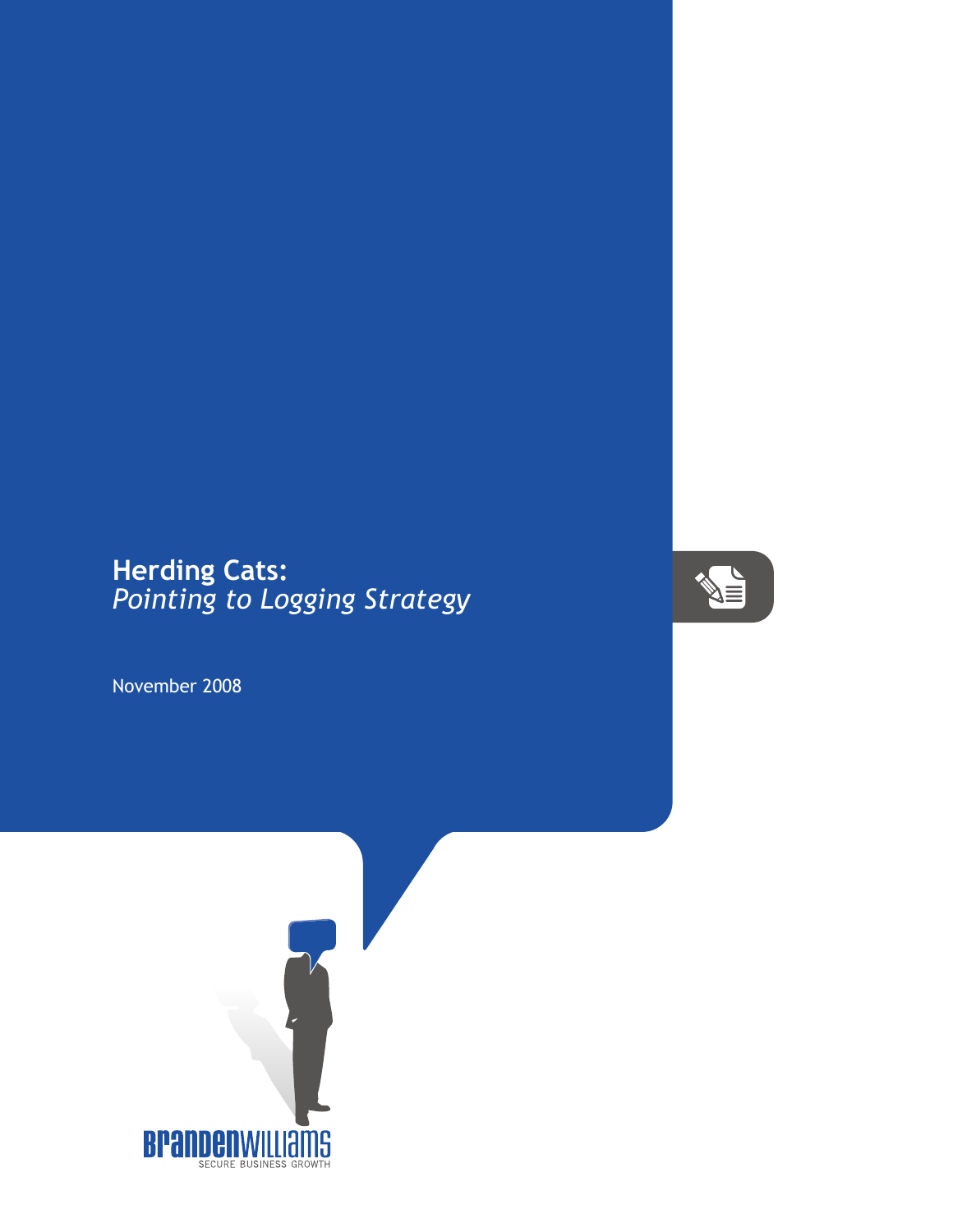When Friday afternoon rolls around, most of the readers of this column are thinking about logging and log management. With the weekend giving you a temporary reprieve from the world, why wouldn't you spend some precious brain cycles thinking about one of the most critical components of security management?

Businesses rarely stop when the office is empty. Customers don't stop buying, and the bad guys don't stop trying to subvert the controls you manage just because you went home. All of the work you put into security during the week must stand up to the short, two day vacations that most of us get at the end.

The foundation of early detection starts with strategic logging. So do operational things like capacity planning, or any sort of analysis of IT applications within an environment. You must understand what events are occurring, and the order they occur.

So if this task is so important, why do companies fail spectacularly when it comes to logging?

Logging and log management is yet another part of IT operations that is viewed as overhead as opposed to value. In order to enable logging, that takes computing cycles. Some machines are already at capacity and suffer significant performance hits when logging is enabled<sup>1</sup>. After you generate all these logs, you have to think about sending them somewhere. Logs on endpoints are useful, but not nearly as useful as a centralized solution that allows you to correlate hundreds or thousands of log sources. Sending logging information in from the field costs bandwidth. Finally, you are going to need a place to store all of this stuff. Storing logging information costs disk space.

Organizations subject to compliance standards like PCI-DSS make things worse when they deploy point solutions on various platforms simply to get a checkmark in their compliance box. Last month I talked about organizational silos, but deploying logging tools in point solutions creates "IT silos"! Mainframe systems are siloed from mid-tier systems, and those are siloed from the desktop world. Point solutions are useless outside of compliancedriven initiatives and will cost you more to maintain in the long run.

The basic mistake that companies make when trying to deploy logging is they only think about two states of logging; on or off. While moving the logging switch from circle to stick is required for this whole thing to work, logging everything does you no good. Information overload leads to apathy which leads to careless security which leads to a breach. Anyone want to comment on how well their intrusion detection systems are tuned such that they add value to the organization?

Well, we're all listening…

The challenge to good logging is choosing the correct things to log, and having them log from the most optimal source. Technically, you could track access to resources over multiple mediums. Firewalls, routers, applications, databases, and even operating systems can all generate logs that lead to duplication and information overload. Should firewalls track access to sensitive data by themselves? Absolutely not, but some could with the appropriate rules in place.

What's better is to have an application or a database track the access, and have real-time

**FOOTNOTES** *1 \*COUGH\* Point of Sale \*COUGH\**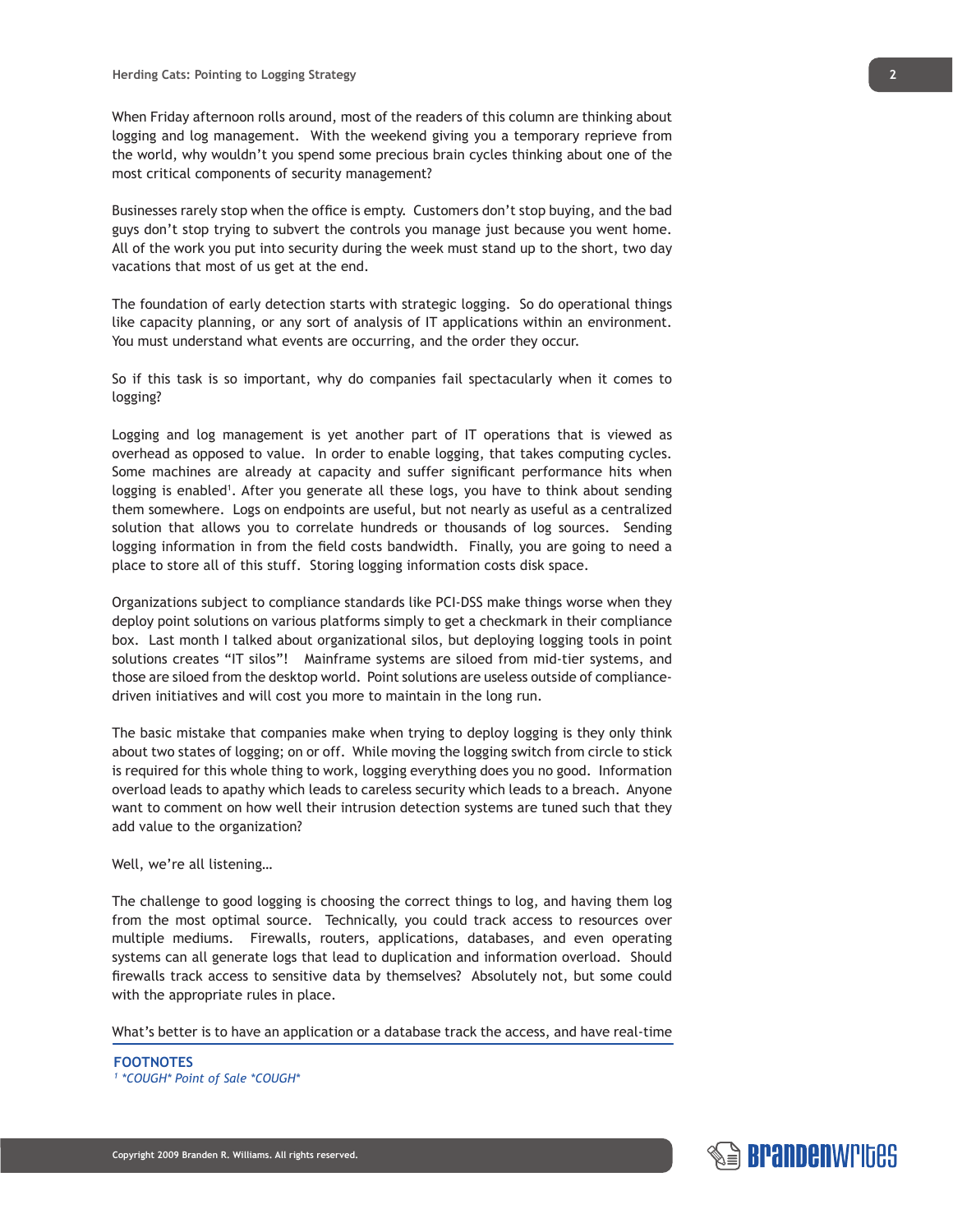analysis performed on the logs generated. Suzie in Customer Service will typically access one credit card number every five to ten minutes. If she is accessing five to ten numbers in one minute, you know something is amiss.

To create an enterprise strategy, you must first understand the business. Our role is to support the business (and occasionally prevent someone from swimming in shark infested waters). Once you understand the business, you must determine what the logging limitations are of the technologies driving the business. This is not easy and will require digging through technical manuals and working with engineers from multiple vendors to get the data that you need.

After you know the capabilities of the systems in your environment, you must figure out the optimal place to capture logging information that tells you what you need to know. Sometimes this will require you to invest in supplemental software or hardware, other times you may be able to make do with what you have2 . Regardless, you will need to invest in some technology to collect and analyze the logs intelligently by either purchasing third party services or doing in-house development.

Logging shouldn't be a drain on your IT infrastructure. If you left strategy on the side of the road, the path to logging Zen will be impossible to follow. Before you buy that next point solution for a compliance initiative, stop and think if your actions will support the greater logging good!